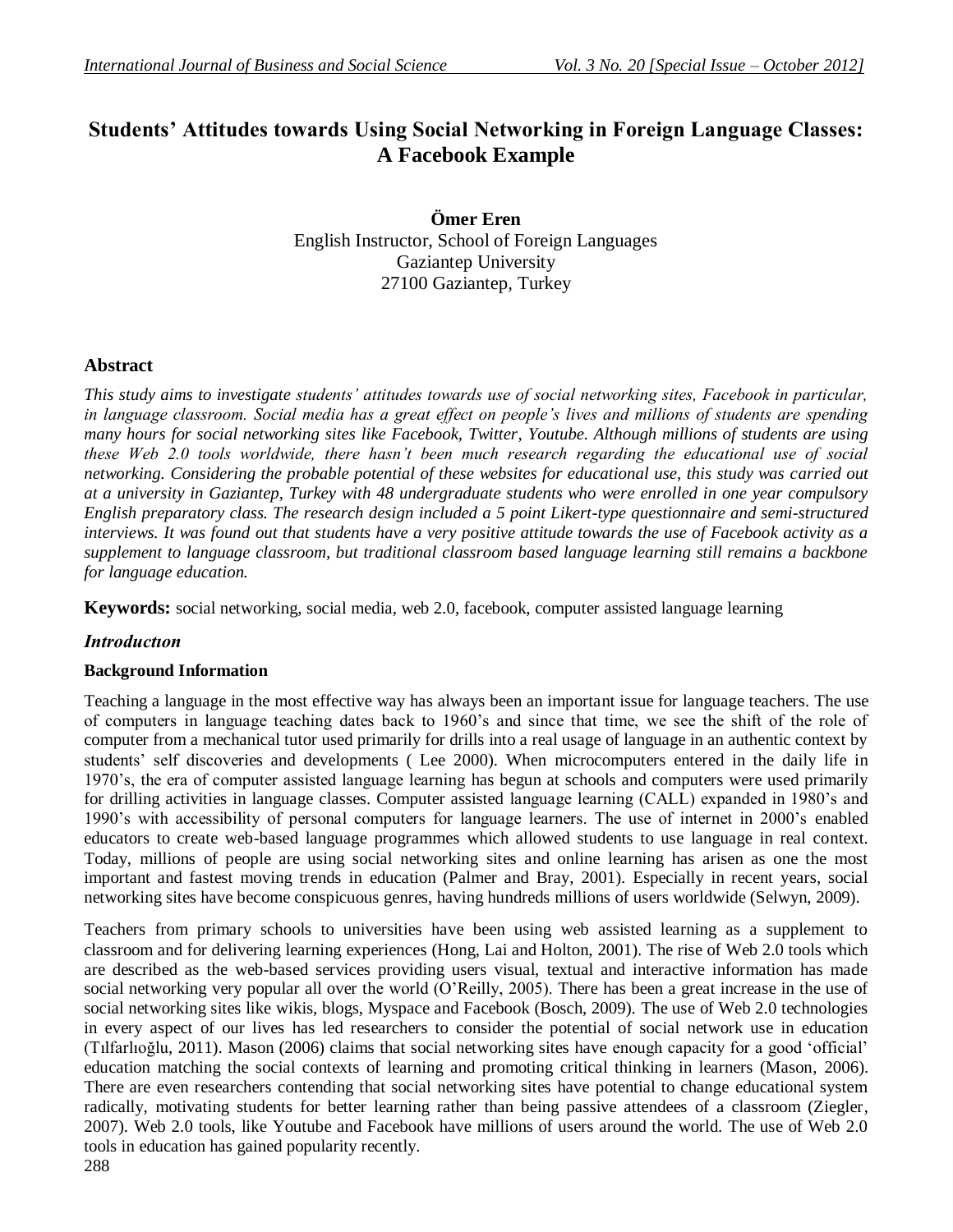However, there is not enough research about applying social networking sites into the classroom and students' attitudes about the use of Web 2.0 tools in language teaching (Tılfarlıoğlu, 2011).

Facebook, as one of the most favourited social networking sites, has millions of users from primary schools to universities. On Facebook, people from all ages can create their own profiles, write each other"s "walls" and share their favourite photos and videos. It also has applications useful for teaching and learning. It is also a technological tool which can nurture the student-teacher relationship by creating positive learning experiences for both parties (Mazer, Murphy and Simonds, 2007) There are some researchers who have considered this potential and carried out research regarding educational use of Facebook. Piriyasilpa (2010) conducted a research on the effects of application of Facebook as part of the classroom. She examined students" opinions about this activity and their use of language in their interaction. The study was conducted at a university in Thailand. The topics were advised by the teacher and students were asked to make comments or discuss their opinions on the teacher"s wall. She found out that such incorporation was useful for students to create their social network and it was also beneficial for supporting language learning. On the other hand, Bosch (2009) carried out a study about exploring student use of Facebook and lecturer engagement with students via social media at the University of Cape Town.

The article showed that while there are positive benefits to using Facebook for academic purposes, there might be certain challenges like computer literacy and uneven access. She conducted a semi-structured qualitative interview with a sample of 50 undergraduate students and five lecturers. In her research, she sorted out the use of Facebook for various aims like social networking, identity construction, concerns with privacy and the potential use of Facebook for academic purposes. Another researcher Selwyn (2009), conducted a study to explore students' education-related use of Facebook. His research examined the social significance of the Facebook social networking site in the lives of undergraduate university students (N=909) in the UK. In particular his study investigated the realities of students" Facebook activity and considered the role that Facebook is playing in the wider "student experience" of twenty-first century university education. He wanted to learn when and for what purposes were students using Facebook; what aspects of their interactions via Facebook can be considered to be related to their university education; what evidence was there for Facebook use contributing to the increased (dis)engagement of students with their university studies and what can be said to be "new" about the nature and outcomes of students" use of Facebook. Analyzing the data, he asserts that Facebook use must be seen as identity politics of being a student rather than enhancing front stage engagement with formal studies.

### **Statement of the Problem**

English language teaching has mostly been classroom based due to the rare opportunites students encounter outside the classroom. Social networking sites have the potential to make learning more student centered (Al-Shehri, 2011). Facebook is one of the Web 2.0 tools having various applications for education. When we think about the millions of students using Facebook, we cannot ignore its potential as an educational tool (Bosch, 2009). Thus, considering the difficulties that my students come across while learning grammar and vocabulary, the idea of integrating a web supported instruction with the traditional one flashed in my mind. There are many examples of web site supported (e-learning) and computer assisted programs that help teachers to integrate them into the curriculum, but these examples have some limitations. Many teachers have websites but interaction can be limited as those webpages are mostly static. Additionally, if there is a campus-based website, the location of this website might limit teachers as administrators can monitor the websites and they might control the content teachers share. Also, students are often unwilling to do asynchronous computer exercises (Mazer et al. 2007). Thus, the researcher decided to use "closed group" function of Facebook. A total number of 48 students enrolled at the closed group feature of Facebook, in which only group members can interact with each other. This article focuses on academic use of Facebook as a support to the curriculum. In this study, The researcher wanted to learn students" attitudes towards using social networking in language teaching at an English preparatory class.

### **1.3. Research Questions**

1) What are the pre-intermediate level English preparatory class students" attitudes towards using social networking in language classes?

2) Is social networking useful for improving pre-intermediate level preparatory class students" language skills?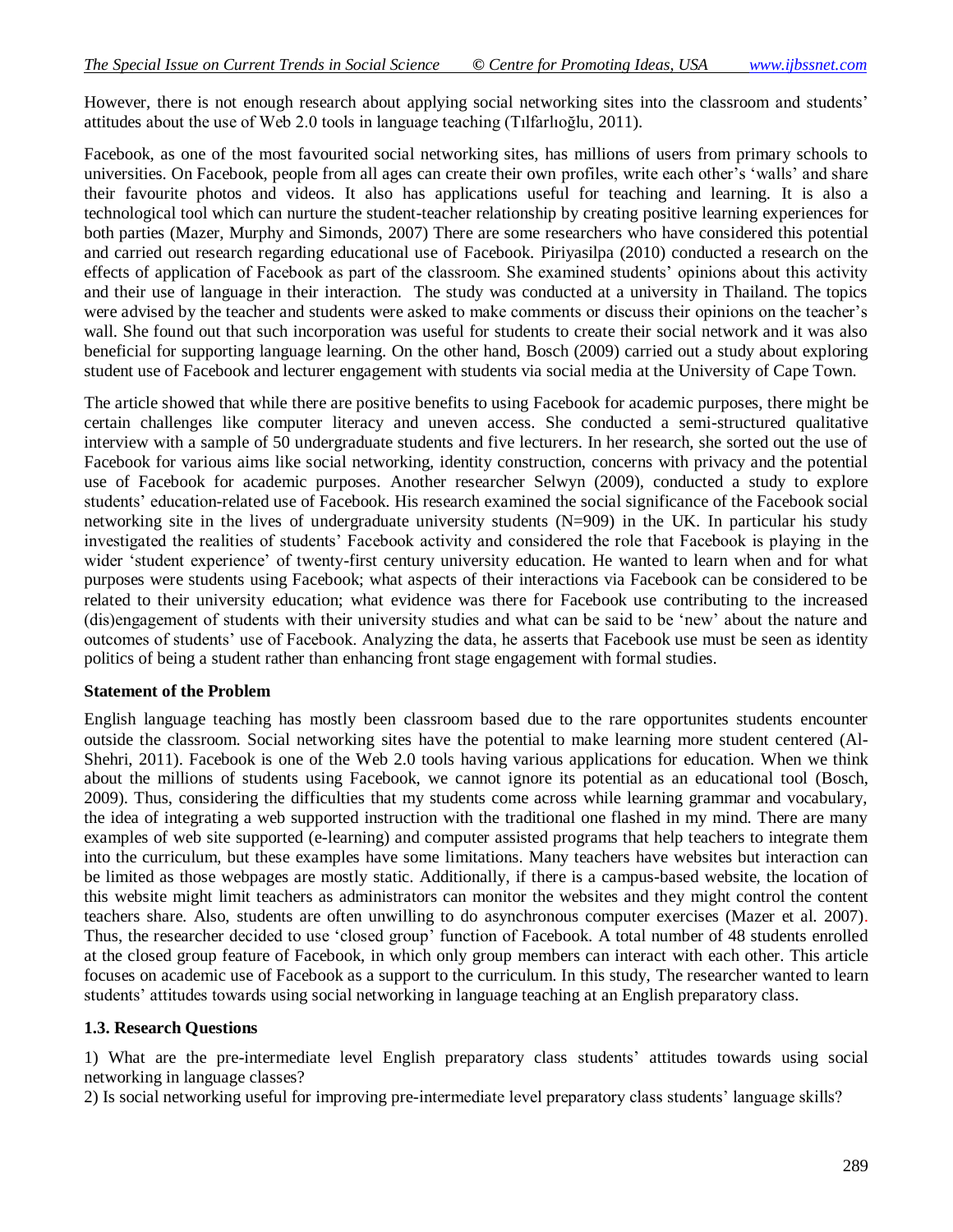# *2. Methodology*

# **2.1 Sampling and Participants**

The study was carried out at a university in Gaziantep, Turkey and lasted for one semester from September 2011 to January in 2012. The participants were 48 pre-intermediate level students, aged between 18-22 who were taking one-year compulsory English preparation from different majors like medicine, engineering and tourism. The sample consisted of 27 males and 21 females, with an average of 19.5 years. As medium of the instruction is in English at this university, students who cannot pass the proficiency exam need to attend to the preparation class which aimed to equip students with proficiency in skills of language. In this study, the researcher employed Facebook activity to provide students with an alternative to assist them to learn the subjects better. The researcher created a closed-group on Facebook and I posted supplementary activities on daily basis (see Appendix for examples of illustration).. Both the teacher and the students used a wall on which they could discuss their opinions and share any educational and interesting photos, videos and links to useful websites. At the end of the semester, the reasearcher distributed a questionnaire and interviewed students to investigate their attitudes toward the activity.

# **2.2 Instruments**

For the quantitative data, a five-point Likert-scale questionnaire was administered to investigate students' attitudes toward the benefits of the Facebook group. 48 students attended to the Facebook group but 40 of them responded to the questionnaire. Students were asked to decide at which level they agreed with the following statements (1= totally disagree and 5= totally agree). For the qualitative data, a semi-structured interview was carried out with five randomly selected students and the researcher asked their opinions about the utility of applying social networking in language learning.

# **2.3 Research Design**

The Facebook supported language learning activity lasted for one semester. At the end of the semester, students were given out a twenty-item attitude questionnaire adapted from Vandeveatere and Desmet's (2009) 'The case of measuring attitude towards CALL: Computer Assisted Learning' questionnaire and a semi-structured interview was carried out with ten students. The questionnaire items for CALL study were modified to include Facebook references instead of computer. The items in the questionnaire were categorized according to the research questions. The Cronbach's Alpha value was found to be  $\alpha$ = 0.83 showing that the questionnaire has high internal validity. The interview questions were prepared with a consultant and were applied to two independent groups in order to see if groups understand the same thing from the interview questions. A tape recorder and a transcription notebook were used to record and to transcribe the interviewees' answers.

Table 1 illustrates the mapping of questionnaire items.

|  | <b>Table 1. Mapping Qustionnaire Items</b> |
|--|--------------------------------------------|
|--|--------------------------------------------|

| <b>Questionnaire Items</b>                                        |                         |
|-------------------------------------------------------------------|-------------------------|
| Opinions for Facebook Use in Education                            | Q1, Q2, Q3, Q4          |
| <b>Improving Language Skills on Facebook</b>                      | Q5, Q6, Q7, Q8          |
| Efficacy of Facebook Supported Learning in Q9, Q10, Q11, Q12, Q13 |                         |
| Comparison with Traditional Learning                              |                         |
| <b>Efficacy of Facebook Exercises</b>                             | Q14, Q15, Q16, Q17, Q18 |
| Utility of Feedback on Facebook                                   | Q19, Q20                |

# *Findings and Discussion*

# **3.1 Analysis of the Quantitative Data**

40 students (N=40) formed the subjects of this research. Tables provide the mean ratings and the frequency distributions in percentages for questionnaire items. As seen in the overall mean of Table 2, it is clear that % 68.6 of the students ranked their scores "agree" to "totally agree" in comparison to % 16.8 who ranked their scores 'disagree' to 'totally disagree'. Thus, %68.6 of the students thought that Facebook can be used for education.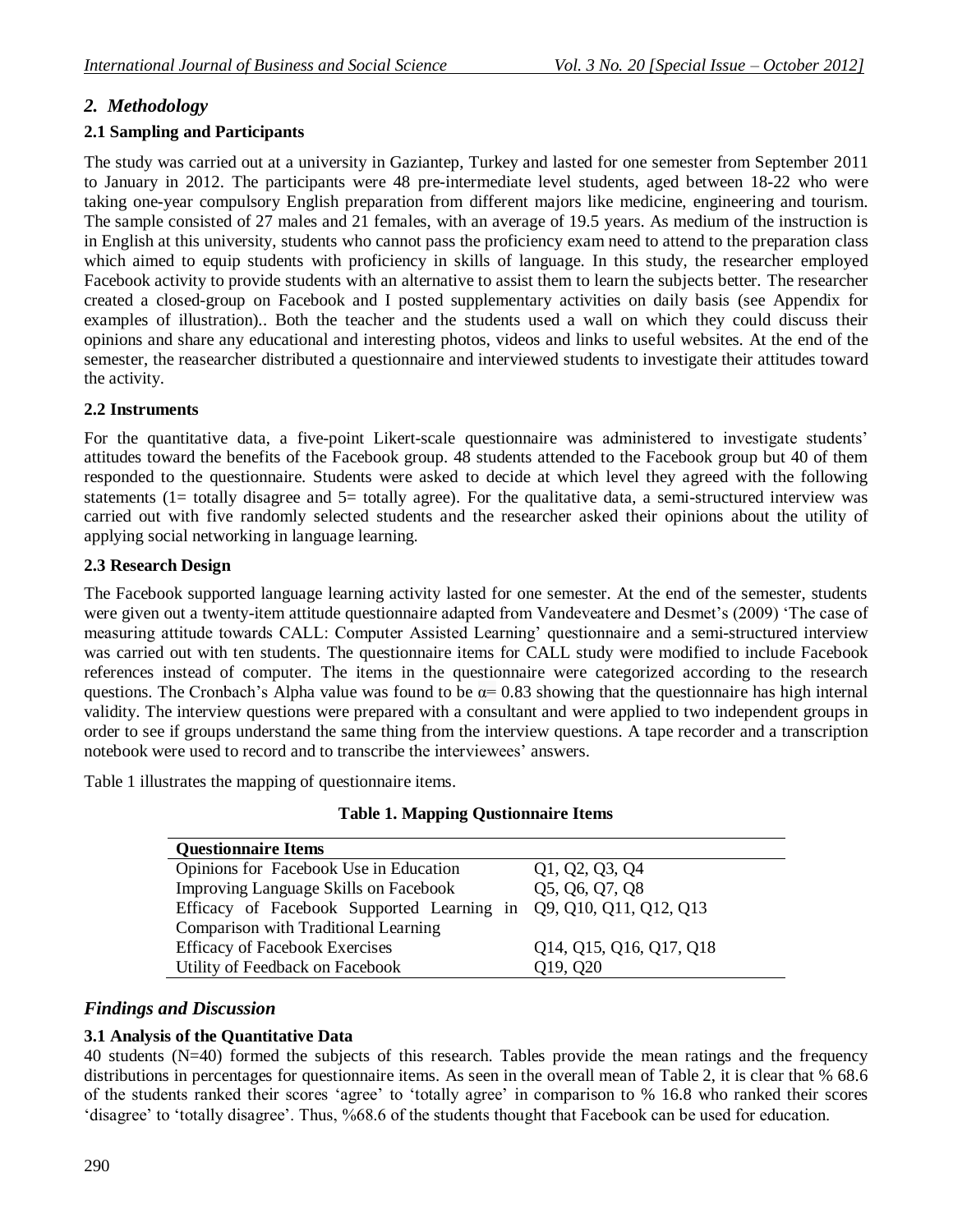|              | Mean |          | Frequency $(\% )$ |       |
|--------------|------|----------|-------------------|-------|
|              |      | disagree | undecided         | agree |
|              | 3.4  | 27.5     |                   | 65    |
| Q2           | 3.9  |          | 7.5               | 87.5  |
| Q3           | 3.5  | 20       | 22.5              | 57.5  |
| - 14         | 3.6  |          | 20                | 65    |
| Overall Mean |      | 16.85    | 14.37             | 68.6  |

| Table 2. Opinions for Facebook Use in Education (N=40) |  |  |  |  |  |
|--------------------------------------------------------|--|--|--|--|--|
|--------------------------------------------------------|--|--|--|--|--|

Table 3 expresses the efficiency of Facebook for improving language skills, namely, grammar, vocabulary knowledge, listening and writing. It is seen that % 61,5 of the students, ranking this section "agree" to "totally agree" find Facebook as a useful tool for mastering their language proficiency.

|              | Mean |          | Frequency $(\% )$ |       |
|--------------|------|----------|-------------------|-------|
|              |      | disagree | undecided         | agree |
| და           | 3.3  | 22.5     | 30                | 47.5  |
| Q6           | 4.05 |          | 12.5              | 82.5  |
|              | 3.4  | 22.5     | 17.5              | 60    |
| Q8           | 3.5  |          | 30                | 55    |
| Overall Mean |      | 16.2     |                   |       |

|  |  | Table 3. Improving Language Skills on Facebook (N=40) |  |  |
|--|--|-------------------------------------------------------|--|--|
|--|--|-------------------------------------------------------|--|--|

Table 4 illustrates the efficacy of Facebook supported learning in comparison with classical classroom based learning. The overall mean for question items 9,10,11 and 12 is %71.5 meaning students favour Facebook as an considerable extension to classical learning. However for the question item 13, students ranked their scores as % 70 from "totally disagree" to "disagree". This question is about whether students regard Facebook supported learning as valuable as traditional learning. The scores show that although students think Facebook as a considerable activity for learning, they support traditional education as a backbone for their studies.

|     | <b>Mean</b> |          | Frequency $(\% )$ |       |
|-----|-------------|----------|-------------------|-------|
|     |             | disagree | undecided         | agree |
| Q9  | 3.9         | د. ا     | 17.5              | 75    |
| Q10 | 3.5         | 20       | 20                | 60    |
| Q11 | 3.6         | 12.5     | 17.5              | 70    |
| Q12 | 3.4         | 12.5     | 37.±              | 80    |

Q13 2.1 70 20 10 Overall Mean 24.4 22.5 53

**Table 4. Efficacy of Facebook Supported Learning in Comparison with Traditional Learning (N=40)**

As seen from overall mean of Table 5, % 59 of students find the exercises on Facebook useful. The questions 17 and 18 are about efficacy of these exercises for inhibited students and as students' personalities are varied, they ranked these scores according to their characteristics.

|                 |      | $\overline{ }$ |                   |       |  |
|-----------------|------|----------------|-------------------|-------|--|
|                 | Mean |                | Frequency $(\% )$ |       |  |
|                 |      | disagree       | undecided         | agree |  |
| Q14             | 3.5  | 22.5           | 10                | 67.5  |  |
| Q15             | 3.5  | 20             | 10                | 70    |  |
| Q <sub>16</sub> | 3.5  | 7.5            | 32.5              | 60    |  |
| Q17             | 3.7  | 15             | 22.5              | 62.5  |  |
| Q <sub>18</sub> |      | 37.5           | 27.5              | 35    |  |
| Overall Mean    |      | 20.5           | 20.4              | 59    |  |

**Table 5. Efficacy of Facebook Exercises (N=40)**

Table 6 expresses whether feedbacks on Facebook are useful for students. It is clear that %70 of students find feedbacks useful in comparison to only %5 of them disagree. One another thing worthes mentioning is that feedbacks in this group are open for every student, allowing each of them to make a peer-review together with the teacher.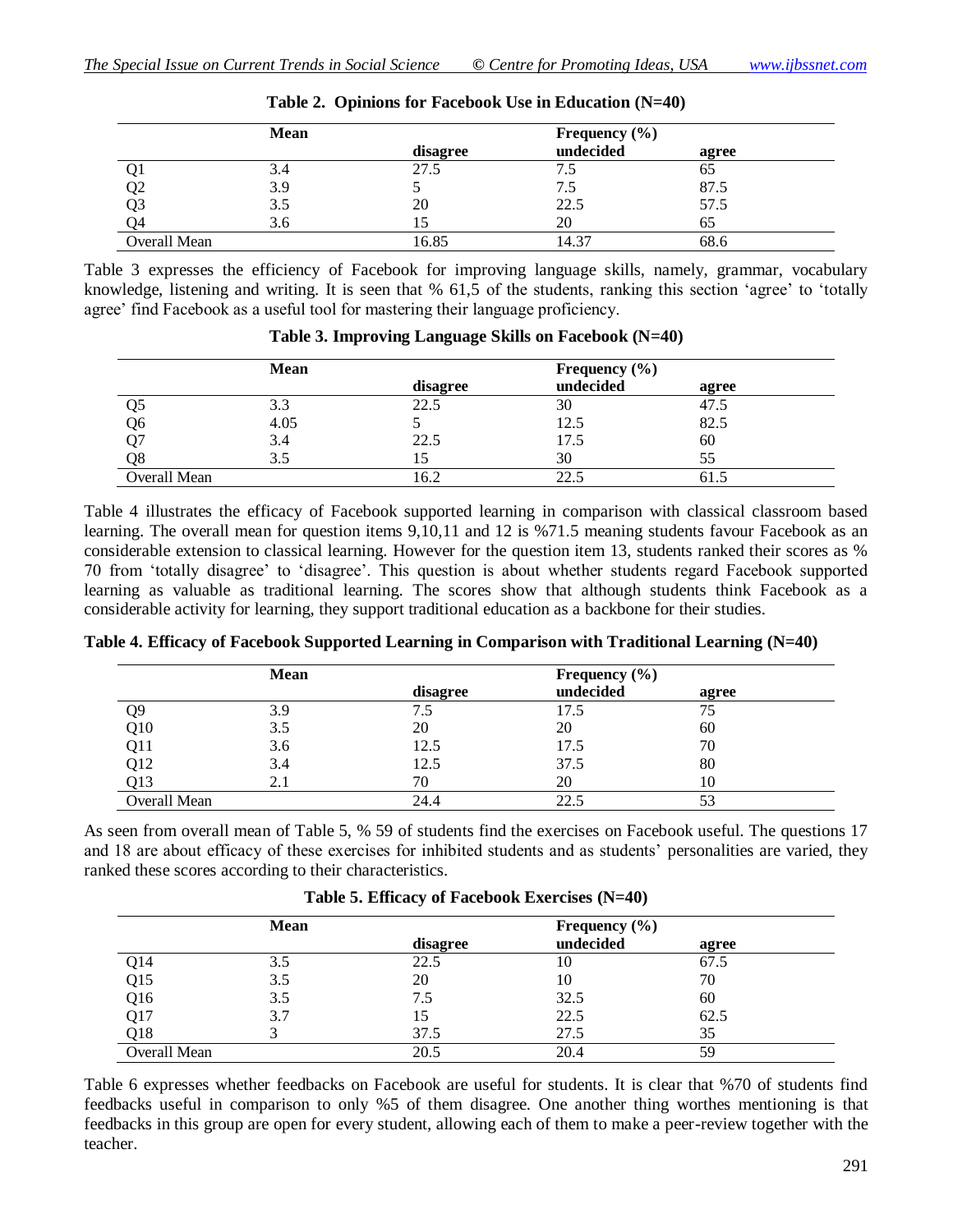|              | <b>Mean</b> |          | Frequency $(\% )$ |       |
|--------------|-------------|----------|-------------------|-------|
|              |             | disagree | undecided         | agree |
| Q19          | ა.ა         | ن.       | 22.5              | 70    |
| Q20          | 3.8         | ن ک      | 27.5              | 70    |
| Overall Mean |             |          |                   |       |

| Table 6. Utility of Feedback on Facebook (N=40) |  |  |  |  |  |
|-------------------------------------------------|--|--|--|--|--|
|-------------------------------------------------|--|--|--|--|--|

### **Analysis of the Qualitative Data**

Having administering the questionnaire, the researcher interviewed five randomly selected students in order to get their feelings and opinions about the utility of social networking in their learning process. After transcribing the interviews, it was found out that students' attitudes towards this activity are very positive, which supports the results of the questionnaire items. Interview results show that students favour integrating social networking with their traditional classroom. Although all interviewees basically support such kind of learning, there were also some notable comments from students. Below are some related parts of the interview transcriptions:

### **Student A:**

" … my English courses have always been very boring but in this activity I felt myself quite relax. I spend very much time on Facebook and really do nothing at all for hours. In this way, while I was checking what's happening among my friends, I also checked our group to learn something more…"

It is interesting that student A is usually sleepy during the classes but on digital environment, she answers all the questions. We can say that students learn better when a subject is presented in a more appealing way.

### **Student B:**

"… I was thinking that my friends would laugh at me if I made a mistake when I answer a question in the classroom. However, on our online group, I can really answer the questions more than half of the class and this give me a courage to participate more in our classroom…."

On the other hand, Student B finds this activity very useful for her personal development. Although he was very reluctant to answer the questions in classroom initially, he became a much more active participant of the classroom with the help of socializing in social network.

### **Student C:**

"... of course it (Facebook group) is useful. I think online learning is much easier and more useful than only classroom based learning but they must be together. Grammar books are boring but finding an appropriate information on the internet is also difficult. Thus, this kind of group work is the best I think."

Student C's opinions reflects a very important point there. Although we are just a click away from sea of information, it is not always easy to find the suitable information. Also, we may say that students still accept the traditional classroom teaching as a backbone for their studies.

# *Conclusion*

The primary purpose of this research was to explore students' attitudes towards a Facebook supported language teaching. The findings suggest that Facebook can be very useful as an educational tool. Students' attitudes towards such an activity are mostly positive. Students welcomed using social networking site as a supplementary to the curriculum. Most students showed that they love spending time on Facebook and exercises, videos and other sharing in group are useful for improving their language skills. There are many computer based language programs but students expect something more professional and may not view these programs as interactive experiences (Mazer et al., 2007). Considering the limitations of computer based programs, such an activity can be a good alternative to improve language skills. This activity is also useful for breaking ice with students. Although there is not much study considering the academic use of Facebook, educators are becoming aware of the possibilities for reaching students with learning materials via Facebook (Bosch 2009).

Teachers considering applying such an activity in their classrooms need to be sensitive in some points. First of all, learning goals must be defined clearly.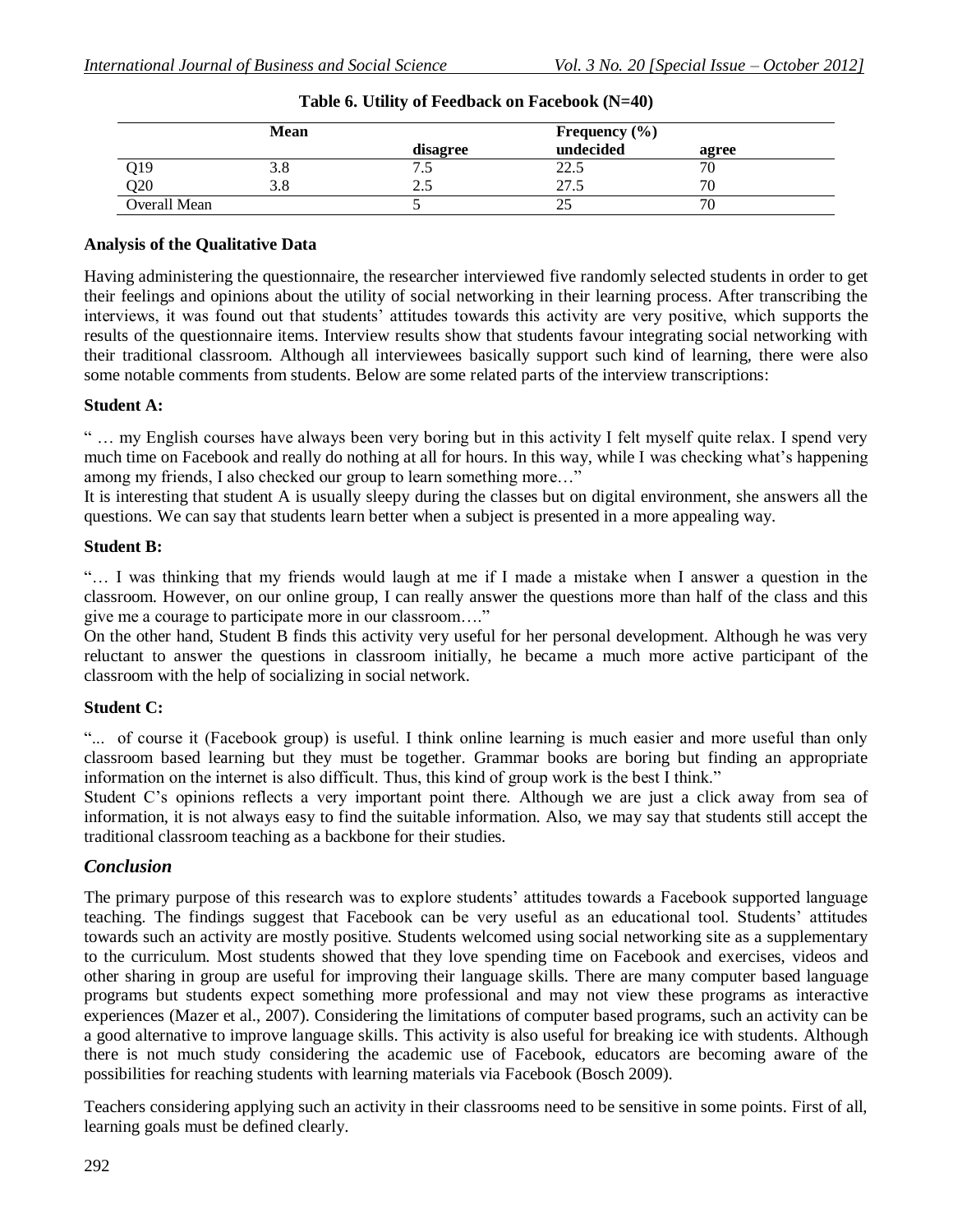That will allow group members what to do and share for the relevant activity. Also, use of native language should be avoided. Otherwise, the teacher might find himself/herself in the middle of severe quarrels among students for trivial matters.

This study was limited with expressing students" opinions on the use of social networking at university level. A detailed research might be carried out regarding students' attitudes at high school level. Additionally, teachers' opinions and inclinations about the use of Web 2.0 tools in foreign language classrooms can be investigated to see the applicability of such an activity.

### *References*

- Bosch, T. E. (2009). Using online social networking for teaching and learning: Facebook use at the University of Cape Town. *Commonicatio, 35:2* , 185-200.
- Hong K., L. K. (2001 ). Web Based Learning Environments: Observations from a Web Based Course in a Malaysian Context. *Australian Journal of Educational Technology* , 17:3 223-243.
- Joseph P. Mazer, R. E. (2007). I'll See You On "Facebook": The Effects of Computer-Mediated Teacher Self-Disclosure on Student Motivation, Affective Learning, and Classroom Climate. *Communication Education, 56:1* , 1-17.
- Lee, K. W. (2000). English teacher's Barriers to the Use of Computer-Assisted Language Teaching. *The Internet TESL Journal* , 5:12.
- Vandewaetere, P. D. (2009). Introducing Pyschometrical Validation of Questionnaire in CALL Research: the Case of Measuring Attitudes towards CALL. *Computer Assisted Learning* , 22:4 349-380.
- Mason, R. (2006 ). Learning Technologies for Adult Continuing Education. *Studies in Continuing Education* , 28:2 121-133.
- O'Reilly, T. (2005). What is Web 2.0: Design Patterns and Business Models for the Next Generation of Software. *http://oreilly.com/web2/archive/what-is-web-20.html* .
- Palmer S. R., B. S. (2001 ). Longitudinal Study of Computer Usage in Flexible Engineering Education. *Australian journal of Educational Technology* , 17:3 313-329.
- Paris, P. G. (2004). E-Learning: A Study on Secondary Students' Attitudes towards Online Web Assisted Learning. *International Education Journal 5:1* .
- Piriyasilpa, Y. (2010). See You in Facebook: The Effects of Incorporating Online Social Networking in The Language Classroom. *Journal of Global Management Research* .
- Selwyn, N. (2009). Faceworking: Exploring Students' Education-Related Use of Facebook. *Learning, Media and Technology, 34:2* , 157-174.
- Shehri, S. A. (2011). Context in Our Pockets: Mobile Phones and Social networking as Tools of Contextualising Language Learning. *10th World Conference on Mobile and Contextual Learning* .
- Tılfarlıoğlu, F. Y. (2011 ). An International Dimension of The Student's Attitudes towards The Use of English in Web 2.0 Technology. *The Turkish Online Journal of Educational Technology* , 10:3.
- Ziegler, S. (2007). The (mis)education of Generation M. *Learning, Media and Technology* , 32, no.1: 69-81.